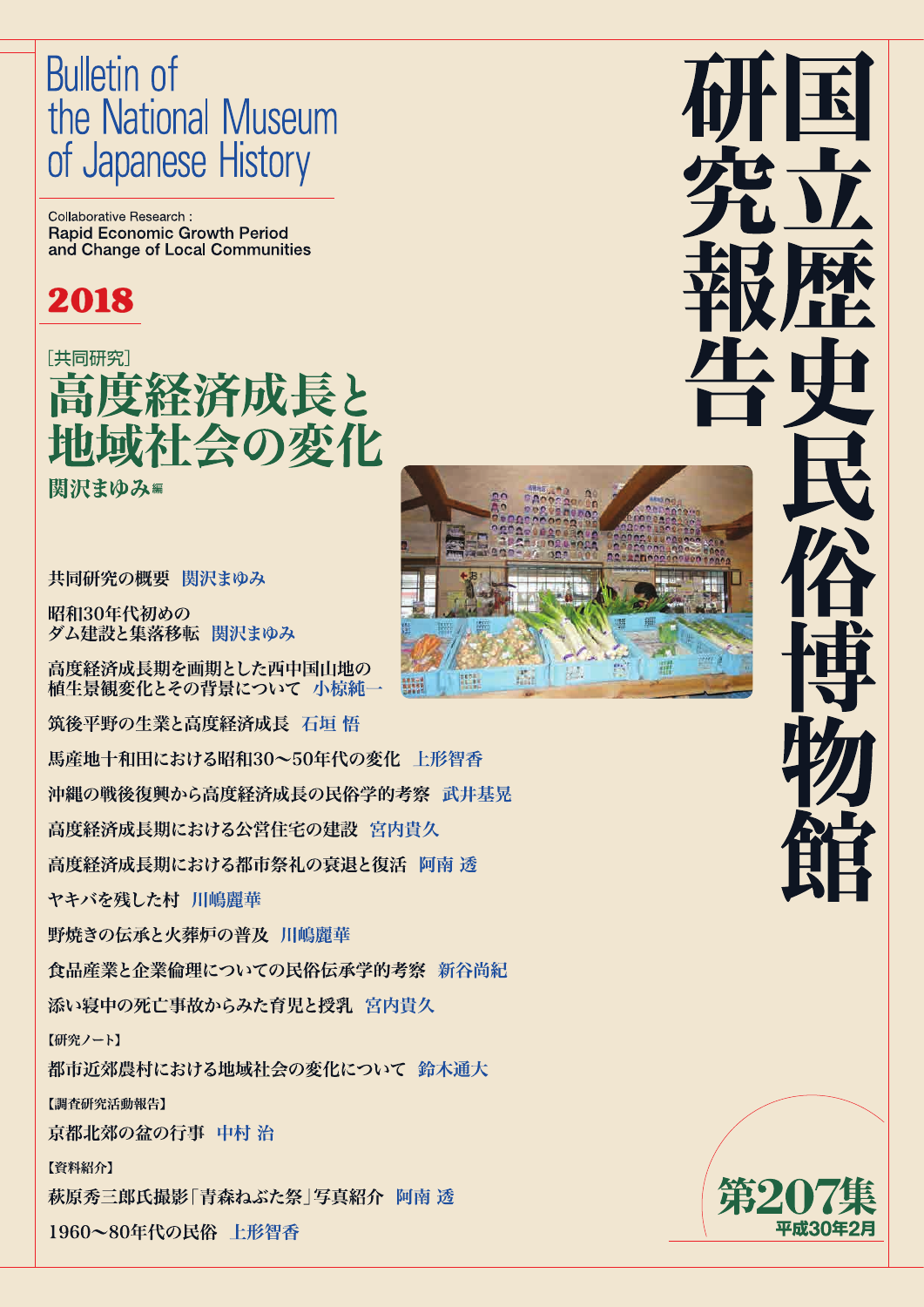# Bulletin of the National Museum of Japanese History

Collaborative Research: Rapid Economic Growth Period and Change of Local Communities

Edited by SEKIZAWA Mayumi

# 国立歴史民俗博物館 研究報 第**207**集

高度経済成長と地域社会の変化 [共同研究]

関沢まゆみ 編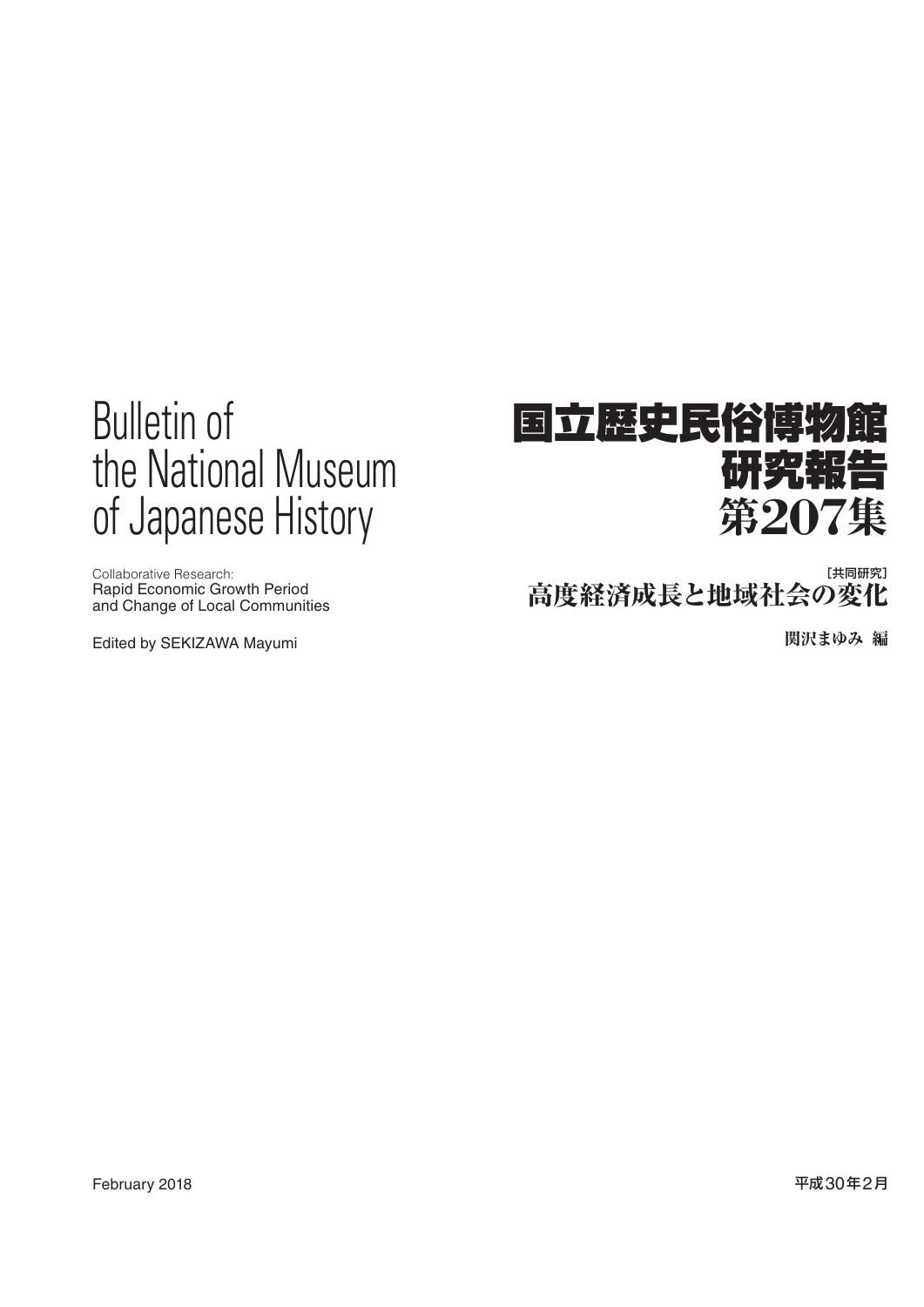# 目 次

| 植生景観変化とその背景について<br>広島県北西部八幡高原と山口県秋吉台の場合                                                  |                          |  |
|------------------------------------------------------------------------------------------|--------------------------|--|
|                                                                                          |                          |  |
| 馬産地十和田における昭和30~50年代の変化 — 上形智香 …………………………………………… 123<br>家畜飼養の変化に着目して                      |                          |  |
| 沖縄の戦後復興から高度経済成長の _____<br>民俗学的考察<br>軍に接収されたシマ、戦災後の墓の再建を事例に                               | 武井基晃 ……………………………………… 153 |  |
| 福岡市営弥永団地を中心に                                                                             |                          |  |
| 高度経済成長期における都市祭礼の<br>衰退と復活                                                                |                          |  |
| 高度経済成長と地域社会の対応                                                                           |                          |  |
| 野焼きの伝承と火葬炉の普及 ――――――――――――――――――――――――――――――――― 川嶋麗華 ……………………………………………… 281<br>併行した2つの技術 |                          |  |
| 民俗伝承学的考察<br>三島食品株式会社の事例分析を中心に                                                            |                          |  |
| 新聞記事と育児書を中心に                                                                             |                          |  |
| [研究ノート]<br>都市近郊農村における地域社会の<br>変化について<br>神奈川県大和市域の場合                                      |                          |  |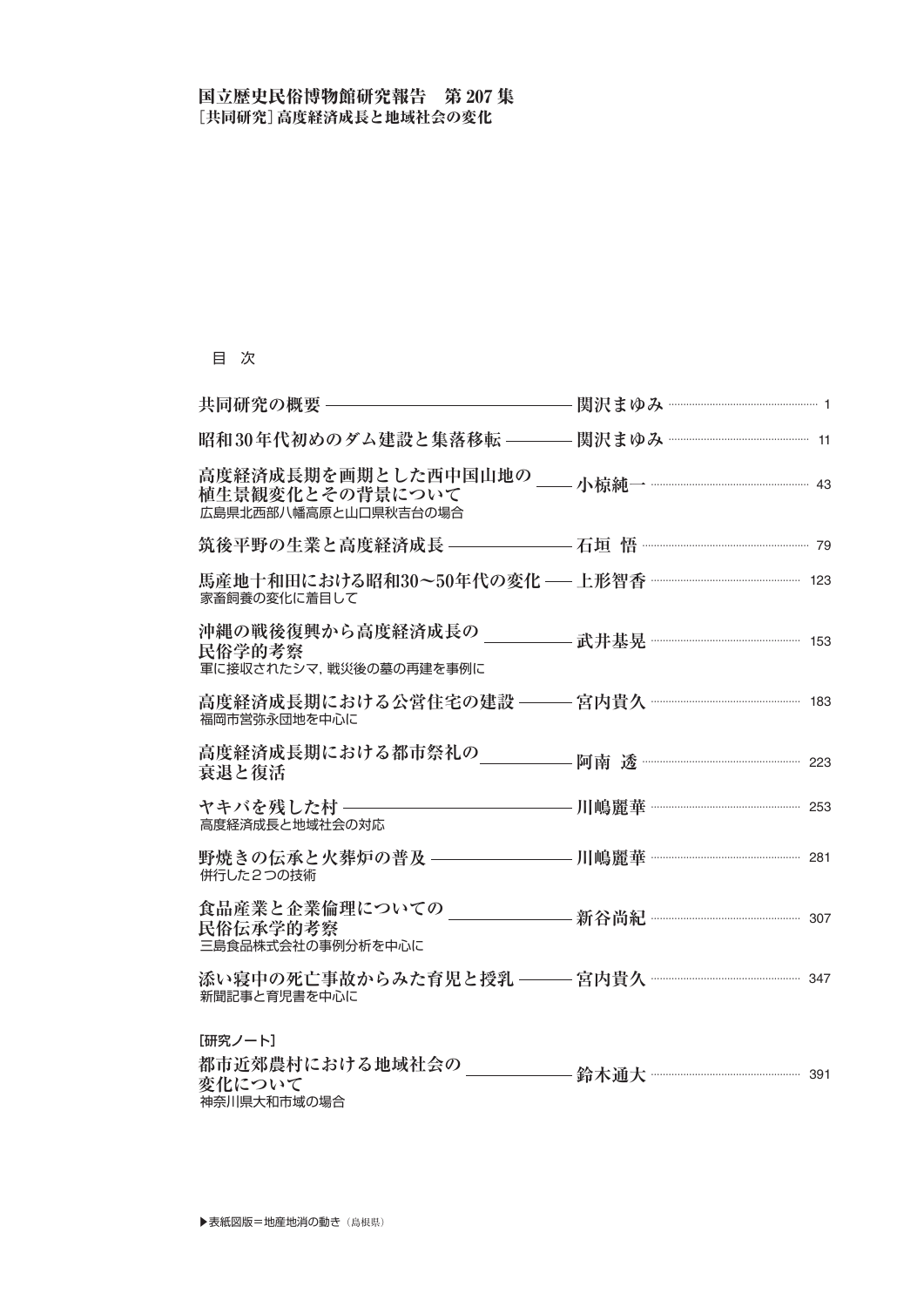| [調査研究活動報告]<br>京都北郊の盆の行事 ―――――――――  |                             |  |
|------------------------------------|-----------------------------|--|
| 「資料紹介」<br>萩原秀三郎氏撮影「青森ねぶた祭」<br>写真紹介 | — 阿南 透 ………………………………………… 427 |  |
| 萩原秀三郎氏撮影写真の紹介                      |                             |  |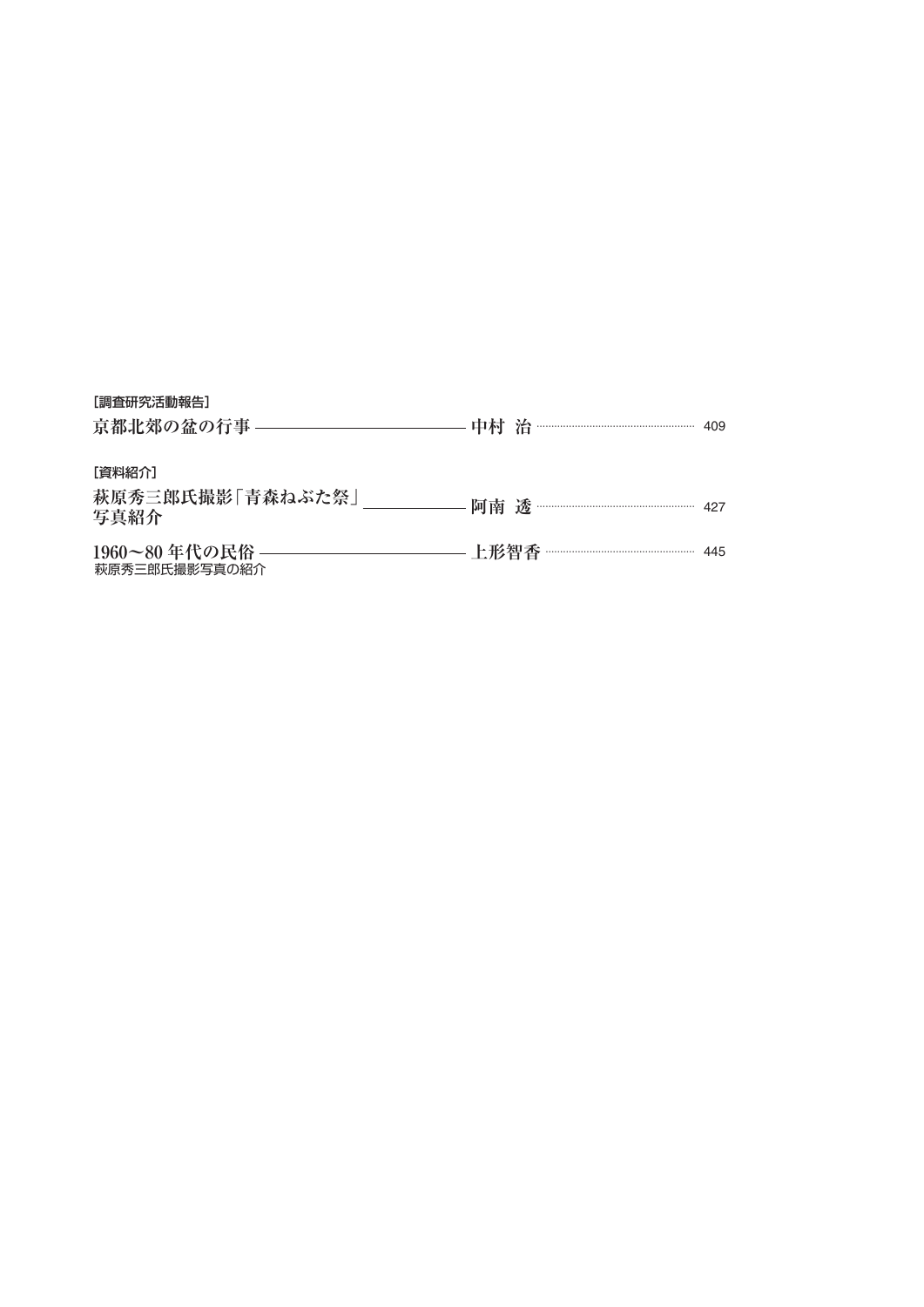## Contents:

|                     | SEKIZAWA Mayumi — Dam Construction and Community Displacement<br>in the Late 1950s <b>www.communications.communications.</b> 11                                                                                                                                                                |  |
|---------------------|------------------------------------------------------------------------------------------------------------------------------------------------------------------------------------------------------------------------------------------------------------------------------------------------|--|
| OGURA Jun'ichi -    | Vegetation Landscape Changes and Their Backgrounds in<br>the West Chugoku Mountains Region since the Rapid Economic<br>Growth Period as the Turning Point : Cases of Yawata Highland,<br>Northwest Hiroshima Prefecture and Akiyoshidai, Yamaguchi<br>Prefecture <b>www.warenoversites.com</b> |  |
| ISHIGAKI Satoru -   | - Livelihoods in the Chikugo Plains and Rapid Economic Growth <b>Commission</b> 79                                                                                                                                                                                                             |  |
|                     | KAMIGATA Chika - Transformation of Towada as a Horse-breeding Region from<br>the Late 1950s to the Early 1980s : Focused on the Changes of<br>Livestock Breeding <b>www.washipman.org/</b> 123                                                                                                 |  |
| TAKEI Motoaki-      | An Ethnographic Study of Okinawa from the Post-War<br>Reconstruction to the Rapid Economic Growth Period:<br>Case Studies of Communities Seized by the US Forces and                                                                                                                           |  |
| MIYAUCHI Takahisa - | Development of Public Housing in the Rapid Economic Growth<br>Period: Focused on Yanaga Municipal Apartment Complex in                                                                                                                                                                         |  |
| ANAMI Toru-         | Degeneration and Revival of City Festivals in the Rapid Economic                                                                                                                                                                                                                               |  |
| KAWASHIMA Reika-    | <b>Communities Preserving Traditional Crematoriums:</b><br>Rapid Economic Growth and Reactions of Communities <b>manufarity</b> 253                                                                                                                                                            |  |
| KAWASHIMA Reika —   | - Preservation of Traditional Open-air Cremation Practices and<br>Spread of Modern Crematories : Co-existence of Two Different<br>Practices <b>281</b>                                                                                                                                         |  |
|                     | SHINTANI Takanori — A Traditionological Study of the Food Industry and Its Corporate<br>Ethics: Focused on the Case Study of Mishima Foods manufactures 307                                                                                                                                    |  |
|                     | MIYAUCHI Takahisa - Childrearing and Breastfeeding as Seen from Fatal Accidents:<br>Focusing on Newspaper Articles and Childrearing Books <b></b> 347                                                                                                                                          |  |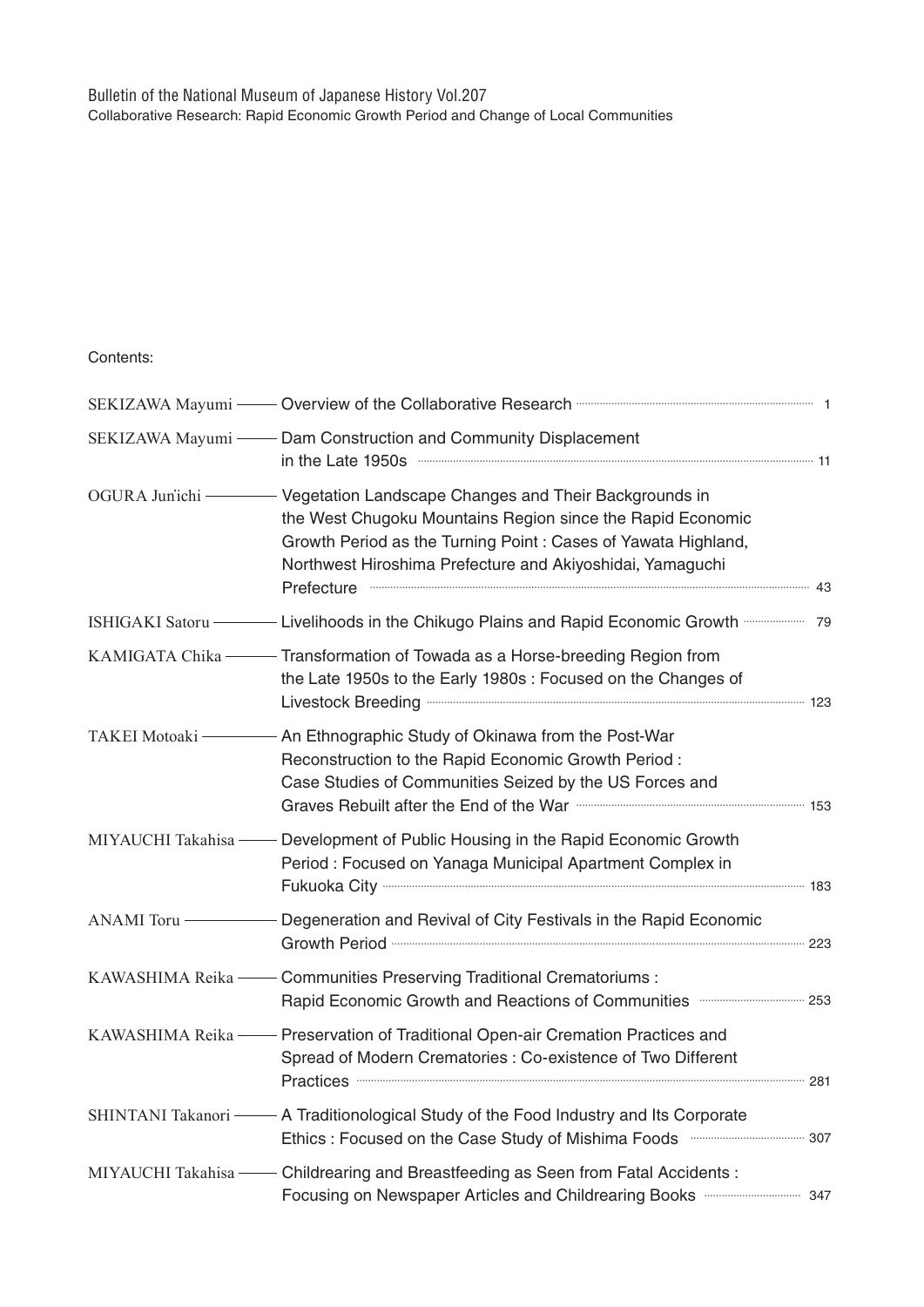# Research Notes

|                                                 | SUZUKI Michihiro —— Change of Local Communities in Suburban Rural Communities :      |  |
|-------------------------------------------------|--------------------------------------------------------------------------------------|--|
| Report on Investigation and Research Activities |                                                                                      |  |
|                                                 | NAKAMURA Osamu —— Bon Rituals in Northern Outskirts of Kyoto ——————————————————— 409 |  |
| <b>Research Materials</b>                       |                                                                                      |  |
|                                                 |                                                                                      |  |
|                                                 | Hidesaburō: Catalog and Bibliographical Introduction manufacture and 445             |  |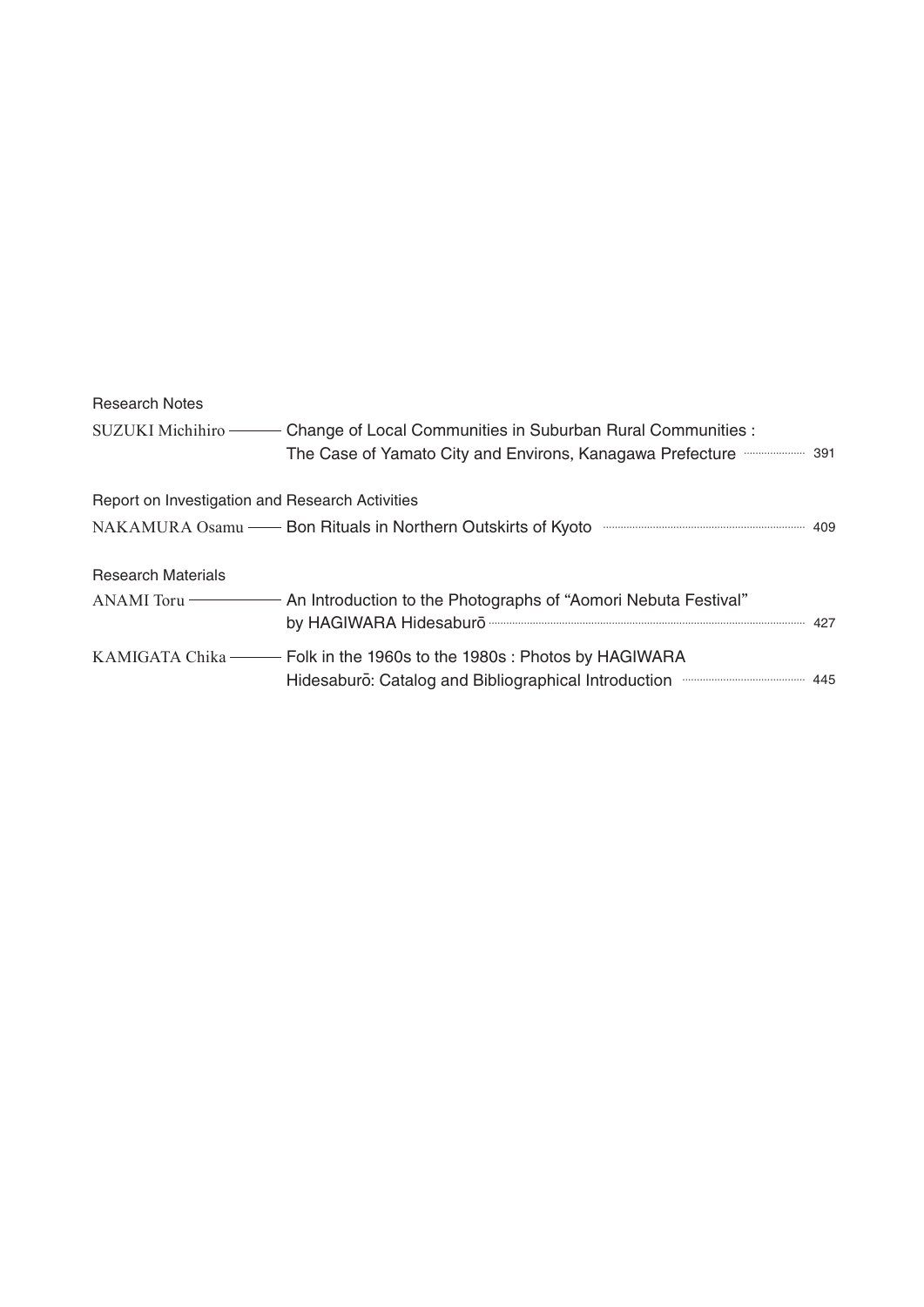#### 『国立歴史民俗博物館研究報告』投稿要項

1 定義

平成 29 年 3 月 27 日 研究推進センター会議決定

- 1.1 『国立歴史民俗博物館研究報告』(以下「研究報告」という。)は,国立歴史民俗博物館(以下「本館」という。) の研究資源、機器等を利用した研究成果を掲載する本館における最も基本的な刊行物であり、歴史学、考 古学,民俗学及びそれらの協業による広義の歴史学並びにそれらと関連する諸分野に関する「論文」,「研 究ノート」,「資料紹介」,「調査研究活動報告」(以下「論文等」という。)を発表することにより,それら の学問の発展に寄与するものである。
- 1.2 通常号は,本館が定期的に刊行する研究成果の報告書であり,特集号は,本館共同研究等の成果報告書で ある。
- 1.3 掲載される論文等には,次の区分がある。
	- 一 論文:歴史学,考古学及び民俗学並びにそれらと関連する諸分野に関するオリジナルな研究の成果を まとめたもの、若しくはある分野に関する研究史や研究成果、現状、展望等を総覧し、総合的にまと めたもの
	- 二 研究ノート:研究の中間報告等大きな研究の一部をなすもの,若しくは予察,試論,着想等を提示す るもの
	- 三 資料紹介:歴史・考古・民俗・博物館に関する資料の紹介や解題・翻刻を主としたもの
	- 四 調査研究活動報告:本館の事業や研究活動の内容について報告するもの,若しくは調査・研究の基礎 情報を提示するもの
- 1.4 研究報告は、原則として本館のリポジトリに登録される。
- 2 資格
- 2.1 通常号に投稿できる者は,次のとおりである。なお,共著の場合は筆頭著者が以下に該当する者であること。 一 本館の教職員,客員教員,名誉教授
	- 二 本館運営会議委員
	- 三 本館の共同研究員等
	- 四 本館が受け入れた各種研究員,研究協力者(リサーチアシスタントを含む)
	- 五 本館特別共同利用研究員のうち受入期間中の研究成果の発表を希望する者で、指導教員が推薦した者
	- 六 総合研究大学院大学文化科学研究科日本歴史研究専攻の大学院生
	- 七 本館の館蔵資料を調査・研究し,その成果をまとめた者
	- 八 その他,研究報告編集委員会(以下「委員会」という。)が適当と認めた者
- 2.2 特集号に投稿できる者は,次のとおりである。なお,共著の場合は筆頭著者が以下に該当する者であること。 一 本館の共同研究員等
	- 二 その他,本館共同研究等の代表が必要と判断し,委員会が適当と認めた者
- 3 投稿
- 3.1 原稿は,区分を問わず未発表のものとする。また,二重投稿は認めない。
- 3.2 原稿の区分は,執筆者が明示する。なお,この区分の最終的な調整は委員会において行う。
- 3.3 原稿の使用言語は,原則として日本語とする。他の言語を用いる場合は,日本語の翻訳又は抄訳を付ける。
- 3.4 「論文」には,800 字以内の日本語要旨及び 400 語程度の英語要旨並びに 5 項目以内のキーワードを付ける。
- 3.5 原稿の分量は,区分を問わず刷り上がりが 40 頁(写真,図版,表及び論文要旨等を含む)以内を目安とする。 なお,1 頁の文字数は 1,700 字を目安とする。
- 3.6 特集号の原稿の総分量は、原則として、刷り上がりが 500 頁 (写真, 図版, 表及び論文要旨等を含む)以 内に収めるものとする。
- 3.7 カラー図版は,原則として認めない。希望する場合は理由を提出し,委員会の許可を得る。
- 3.8 写真・図版・翻刻等の研究報告及び本館のリポジトリへの掲載に関する許諾は執筆者がとり、使用料も原 則として執筆者が負担する。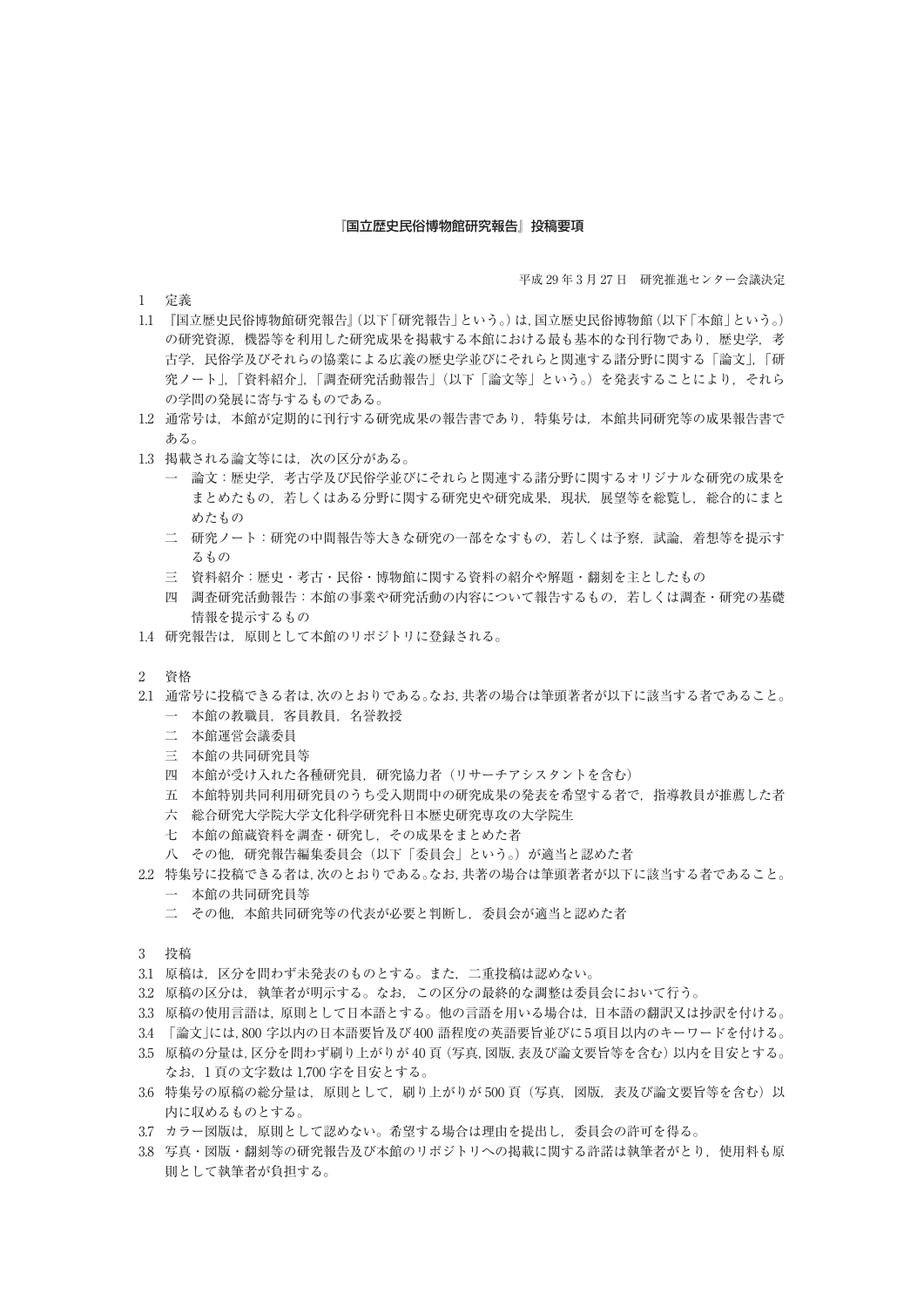3.9 その他,原稿の執筆・提出に関する詳細は別に定める。

- 4 受理・採録
- 4.1 原稿は、委員会で定めた査読者による査読を経て、委員会が審査の上、掲載の可否を決定する。
- 4.2 原稿は,採否にかかわらず原則として返却しない。返却を希望する写真,図版等のある場合には申し出る こと。
- 4.3 掲載順序は、通常号においては「論文」,「研究ノート」,「資料紹介」,「調査研究活動報告」の順とし,同 区分の場合は著者の五十音順とする。特集号においては本館共同研究等の代表が定める。
- 5 権利関係
- 5.1 研究報告の編集著作権は大学共同利用機関法人人間文化研究機構にあり,論文等の著作権は執筆者に属す る。
- 5.2 本館は、本館のリポジトリに関して複製権と公衆送信権をもつ。但し、執筆者は公開に適さない部分の削 除・非公開を表明できる。
- 5.3 執筆者の所属機関等のリポジトリでの公開は,研究報告の紙型を用いた場合は刊行から 1 年後以降,デー タのみの場合は初出を明記した上で奥付日以降に可能とする。なお,所属機関等のリポジトリに公開を希 望する場合は,本館に連絡する。
- 6 その他
- 6.1 本館で作成する抜刷りは,100 部までとする。
- 6.2 稿料の支払い,掲載料の徴収は行わない。
- 6.3 本要項の改訂に際しては,委員会が原案を作成し,研究推進センターが決定する。
- 6.4 提出先・連絡先
	- 〒 285-8502 千葉県佐倉市城内町 117 番地

国立歴史民俗博物館研究協力課 研究報告担当(代表電話 043-486-0123)

附 則

 『国立歴史民俗博物館研究報告』寄稿要項(通常号)及び『国立歴史民俗博物館研究報告』寄稿要項(特集号) は廃止する。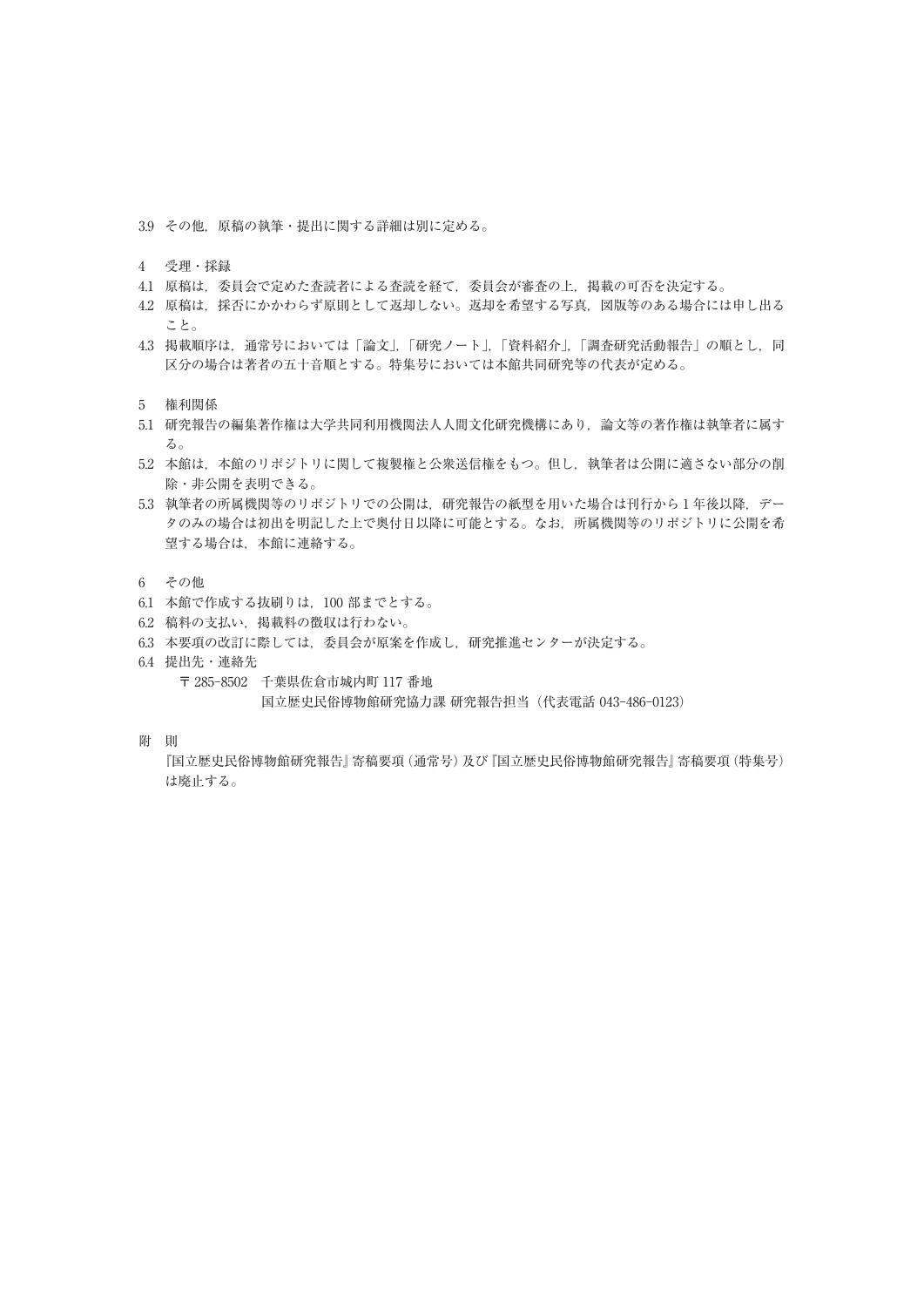#### [国立歴史民俗博物館研究報告編集委員会]

館外委員(五十音順)

伊藤紫織 尚美学園大学芸術情報学部 田中 裕 茨城大学人文社会科学部 本郷恵子 東京大学史料編纂所 和田 健 千葉大学国際教養学部・大学院人文公共学府

#### 館内委員

|              | 工藤雄一郎 研究部考古研究系             |
|--------------|----------------------------|
|              | 小 池 淳 一 研究部民俗研究系 (編集委員長)   |
| 後 藤 真 研究部    |                            |
| 桶 浦 郷 子  研究部 |                            |
|              | 関沢まゆみ 研究部民俗研究系 (研究推進センター長) |

### 国立歴史民俗博物館研究報告 第 207 集 [共同研究] 高度経済成長と地域社会の変化 関沢まゆみ 編

#### ●

平成 30 年(2018) 2 月 28 日 第 1 版第 1 刷発行

(非売品)

#### 発行所

#### ●

大学共同利用機関法人 人間文化研究機構

### 国立歴史民俗博物館

〒 285–8502 千葉県佐倉市城内町 117 ☎ 043–486–0123(代)

印刷・製本所

### ●

### 株式会社 弘 文 社

〒 272–0033 千葉県市川市市川南 2–7–2 ☎ 047–324–5977

[装丁] 中山銀士

© 国立歴史民俗博物館 2018